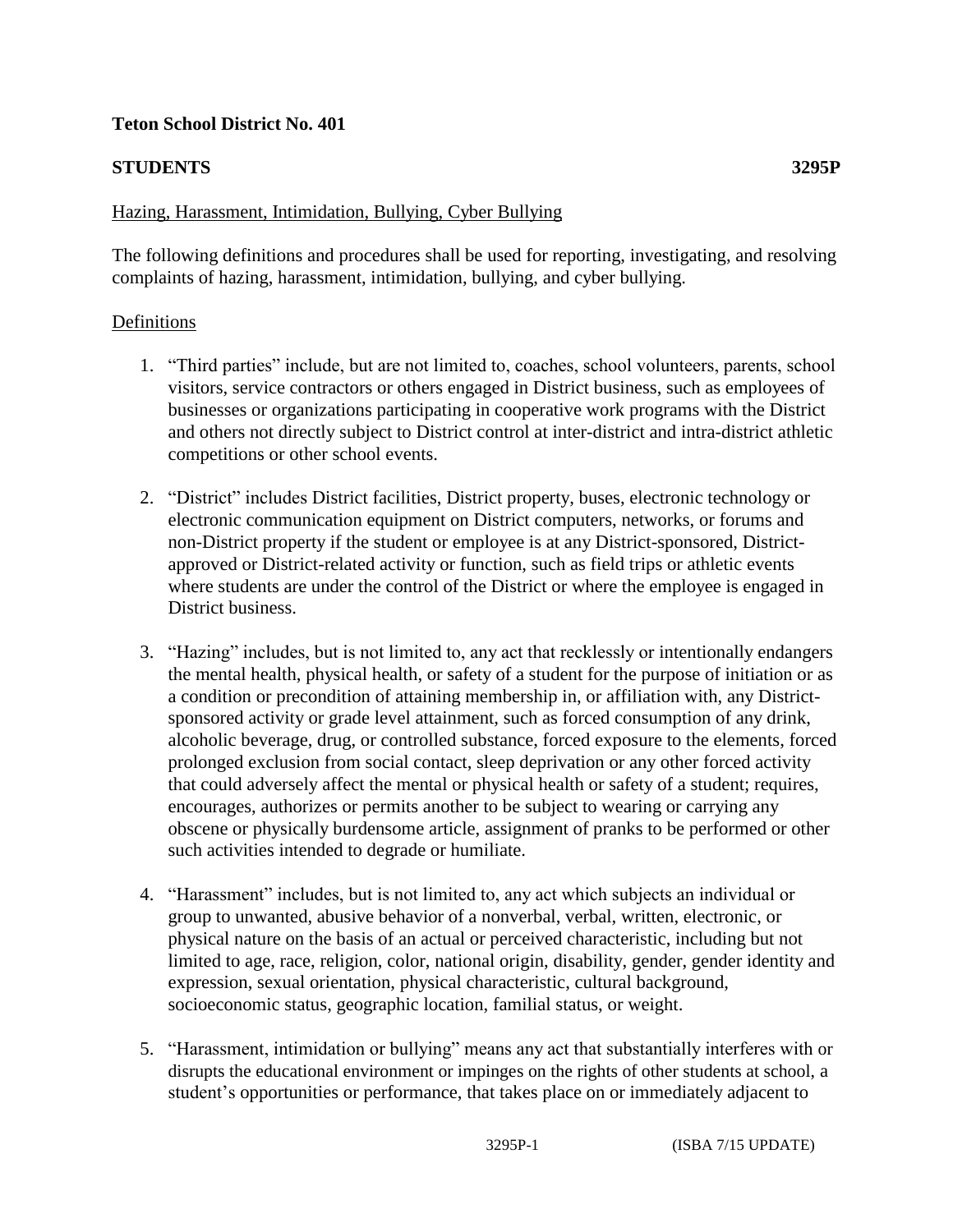school grounds, school property, at any school-sponsored activity, on school-provided transportation or at any official school bus stop, and that has the effect of:

- A. Harming a student or damaging a student's property;
- B. Knowingly placing a student in reasonable fear of harm to the student or damage to the student's property; or
- C. Is sufficiently severe, persistent, or pervasive so that it creates an intimidating, threatening, abusive, or hostile educational environment.
- 6. "Cyber bullying" includes, but is not limited to the following misuses of technology: harassing, teasing, intimidating, threatening, or terrorizing another person by sending or posting inappropriate and hurtful e-mail messages, instant messages, text messages, digital pictures or images, or website postings, including blogs through the District's computer network and the internet, whether accessed on campus or off campus, during or after school hours or through any private electronic device done when the student is present at school. In the situation that cyber bullying originated from a non-school computer, but has been brought to the attention of school officials, any disciplinary actions shall be based on whether the conduct is determined to be reasonably expected to materially and substantially interfere with or disrupt educational environment of the school or impinge on the rights of other students at school and/or in violation of District policy or state law. The Administration shall, at their discretion, contact local law enforcement.
- 7. "Intimidation" includes, but is not limited to, any threat or act intended to tamper, substantially damage or interfere with another's property, cause substantial inconvenience, subject another to offensive physical contact or inflict serious physical injury on the basis of race, color, religion, national origin, gender identity and expression, or sexual orientation.

# Retaliation/False Charges

Retaliation against any person, who reports, is thought to have reported, filed a complaint, or otherwise participated in an investigation or inquiry is prohibited. Such retaliation shall be considered a serious violation of Board policy, independent of whether a complaint is substantiated. False charges shall also be regarded as a serious offense and will result in disciplinary action or other appropriate sanctions.

# Confidentiality

It is recognized that harassment, hazing, intimidation, bullying, and cyber bullying is often very distressing for the victim and those who suffer as a result of such actions may be reluctant to make their concerns known. All reasonable steps will be taken to ensure that all inquiries and complaints are dealt with allowing for as much confidentiality as can be provided while at the same time allowing for a thorough and appropriate investigation and reporting, where appropriate.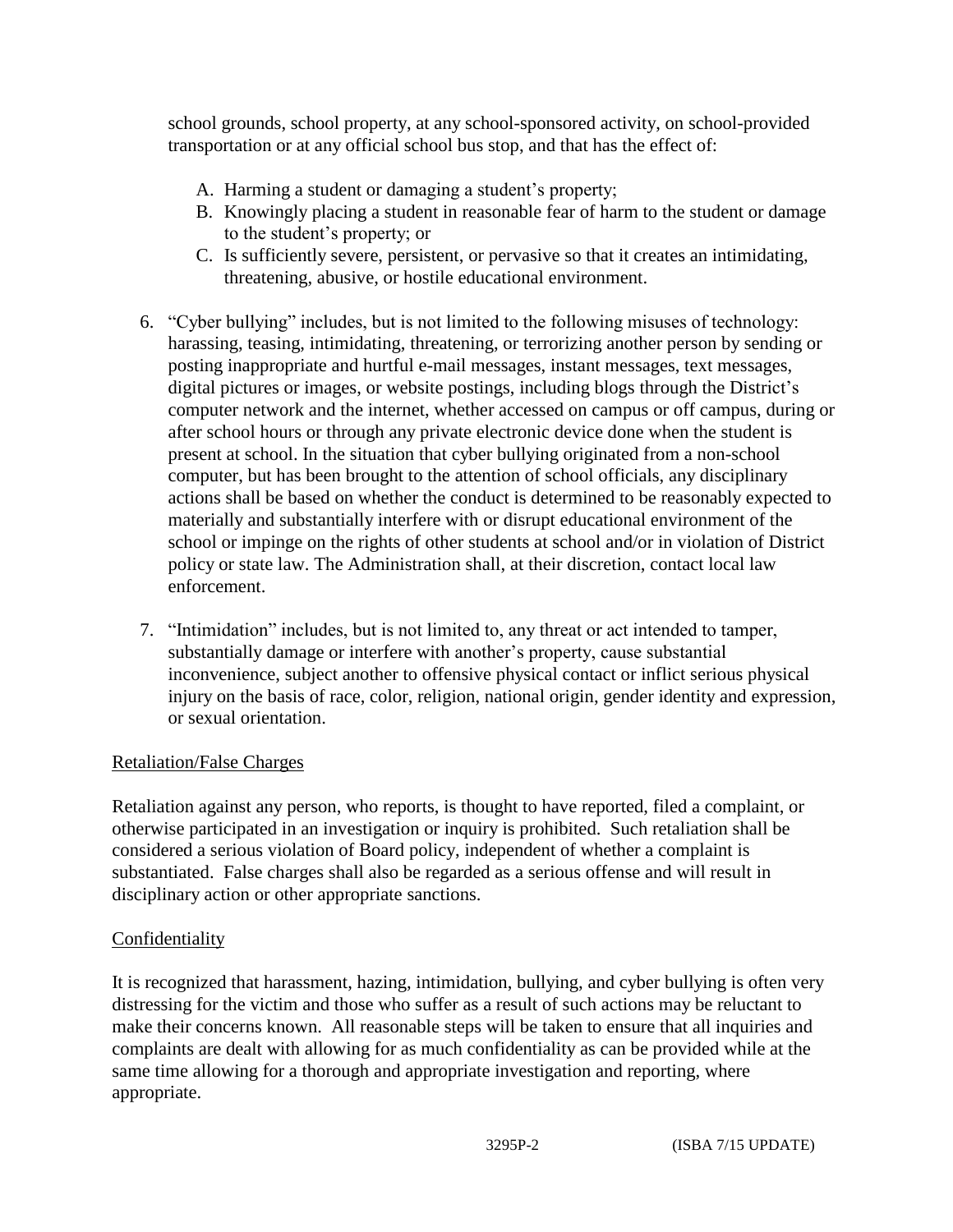## Policy Distribution

Information about this policy must be distributed to the school community annually, including parents, students, and all school personnel. Information about the District's policies and procedures will be included in student orientation material and in the student handbook.

#### Complaint Procedures

Building principals and the Superintendent have responsibility for investigations concerning hazing, harassment, intimidation, bullying, or cyber-bullying. The investigator(s) shall be a neutral party having had no involvement in the complaint presented.

Any student, employee, or third party who has knowledge of conduct in violation of this policy or feels he or she has been a victim of hazing, harassment, intimidation, or cyber-bullying, in violation of this policy shall immediately report his or her concerns.

All complaints will be promptly investigated in accordance with the following procedures:

- Step I: Any hazing, harassment, intimidation, bullying, or cyber-bullying, information (complaints, rumors, etc.) shall be presented to the building principal or Superintendent. Complaints against the building principal shall be filed with the Superintendent. Complaints against the Superintendent shall be filed with the Board Chair. All such information will be reduced to writing and will include the specific nature of the offense and corresponding dates.
- Step II: The District official receiving the complaint shall promptly investigate or refer the complaint to an appropriate colleague or outside party for investigation. Parents will be notified of the nature of any complaint involving their student. The District official will arrange such meetings as may be necessary with all concerned parties within five working days after receipt of the information or complaint. The parties will have an opportunity to submit evidence and a list of witnesses. All findings related to the complaint will be reduced to writing. The District official(s) conducting the investigation shall notify the complainant and parents as appropriate, in writing, when the investigation is concluded and a decision regarding disciplinary action, as warranted, is determined. Due to the requirements of the Family Educational Rights and Privacy Act, it will often not be possible to provide complainants and parents with detailed information on disciplinary actions taken against another student.

A copy of the notification letter or the date and details of notification to the complainant, together with any other documentation related to the incident, including disciplinary action taken or recommended, shall be forwarded to the Superintendent or their designee.